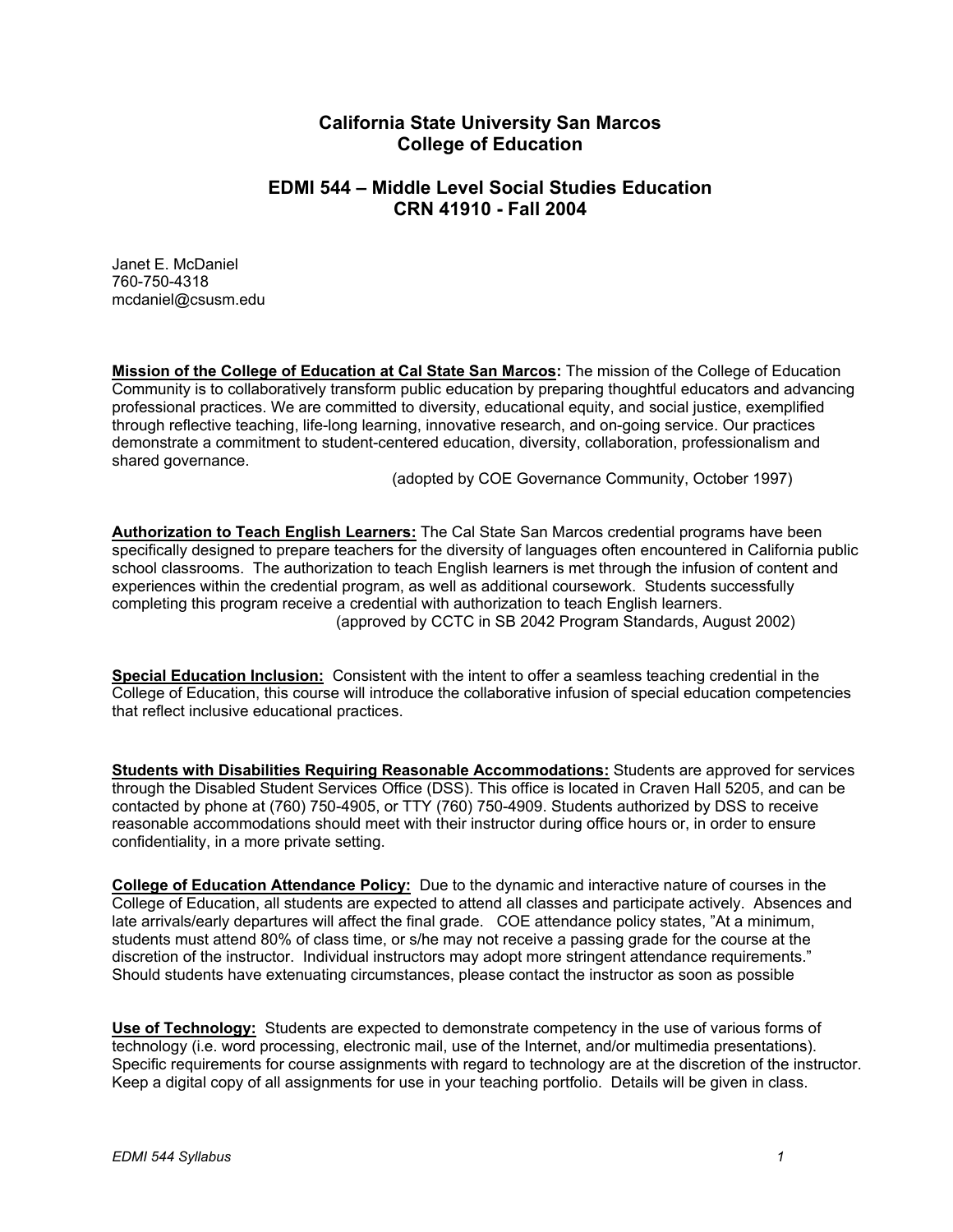## **Course Objectives:**

Students will:

- 1. Gain knowledge of:
	- the aims of social studies in K-12 education
	- appropriate methods and materials for instruction in middle level social studies;
- 2. Integrate this knowledge with past experiences and knowledge;
- 3. Prepare to apply flexibly this knowledge in the middle schools.

## **Required Text**

CSDE. (2000). History-Social Science Framework (for California Public Schools K-12). Sacramento, CA. (H/SS)

Additional readings as assigned.

## **Teacher Performance Expectation (TPE) Competencies**

This course is designed to help teachers seeking the Multiple Subjects Credential with Middle Level Certificate to develop the skills, knowledge, and attitudes necessary to assist schools and districts in implementing effective programs for all students. The successful candidate will be able to merge theory and practice in order to realize a comprehensive and extensive educational program for all students. The following TPEs are addressed in this course:

TPE 6b: Developmentally Appropriate Practices in Grades 4-8 TPE 9: Instructional Planning TPE 15: Social Justice and Equity

**Grading & Expectations** Teacher education is a professional preparation program. It is expected that students will come to class prepared to discuss the readings, submit required assignments, and participate in class activities. Students are expected to adhere to academic honesty and integrity, standards of dependability, confidentiality and writing achievement. Because it is important for teachers to be able to effectively communicate their ideas to students, parents, colleagues, and administrators, writing that is original, clear and error-free is a priority for the College of Education. It is expected that work will be turned in on time. Please discuss individual issues with the instructor. Furthermore,

- You must maintain a B average (3.0 GPA), with all grades at a C+ or better, in your teacher education courses to receive a teaching credential from the State of California.
- If you miss two class sessions or are late (or leave early) for more than three sessions, you cannot receive a grade of A. If you miss three class sessions, you cannot receive a grade of B.
- Late assignments will be penalized by a 10% deduction in points for each weekday late. After one week, late assignments will be given a zero.

| A  | 93-100 points | в-   | 80-82 points |
|----|---------------|------|--------------|
| A- | 90-92 points  | $C+$ | 78-79 points |
| B+ | 88-89 points  | C    | 73-77 points |
| B  | 83-87 points  | $C-$ | 70-72 points |

### **Assignments (Details to be given in class)**

### **Internet Sites for Social Studies (20 points)** Due Sept. 22

 You will explore and evaluate ten education sites on the World Wide Web that would be valuable to social studies teachers.